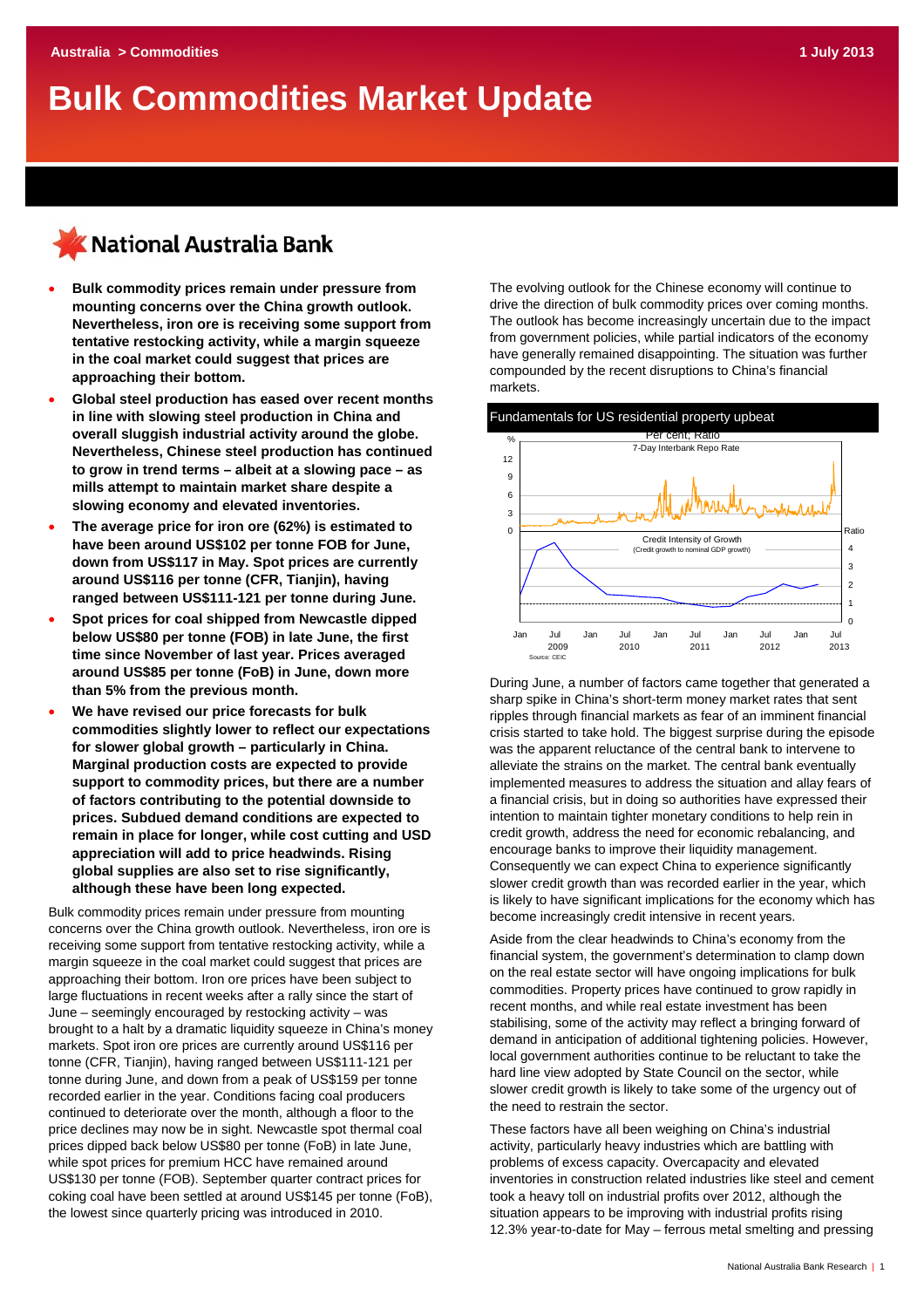profits jumped 34% in the same period after falling by a similar amount for the whole of 2012. In another positive sign for demand, steel output rose 11.3% over the year to May, while cement production increased 8.5%.



China's demand for commodity imports has slowed since the end of last year, although some volumes have ticked a little higher more recently. Lower seaborne commodity prices and rising capacity of major commodity exporters may be encouraging restocking activity, while resilient growth in certain heavy manufacturing industries such as steel and cement – despite an uncertain upstream demand outlook – is contributing as well. Nevertheless, we do not expect underlying demand for bulk commodities in China to pick-up noticeably in the near to medium term, which means that loose market conditions will remain in place as global supply rises.

#### China's commodity import volumes



Looking more widely, global manufacturing output appears to be grinding higher, although improvements tend to vary significantly across regions. Additionally, manufacturing PMI's suggest that activity remains relatively muted across most major markets. Conditions have improved in Europe and Japan – spurred on by currency depreciation and stimulus measures – but the US ISM is pointing to a much softer manufacturing sector than earlier in the year. Nevertheless, June delivered mostly upside surprises for the US economy, which saw several economic indicators such as new goods orders, retail sales, housing and construction exceed expectations. Unemployment claimant figures also saw improvements. Overall, the results are not spectacular, but moving in the right direction. In Japan, the long term success of stimulus measures remains unclear, but indications of near-term improvements are a good sign. Business and consumer sentiment has improved and we are seeing this feed through to economic activity. Retail sales, housing and public investment

have all picked up, but the outlook for private investment is still up in the air



For emerging markets the tables appear to have turned with many of these economies now contending with an outflow of capital – a result of the shift in expectations for US quantitative easing. As the shift in global liquidity restrains emerging economies such as China, trading partners within the region such as Korea are likely to feel the pinch. India's manufacturing sector has also been losing momentum despite a significant depreciation of the INR. While monetary easing by the RBI may help to re-stimulate the economy, policymakers remain concerned about the prospects for imported inflation, particularly with the lower currency, which may limit the scope for further interest rate cuts. Overall, we expect global demand conditions in bulk commodity markets to remain somewhat unsettled which, along with rising supplies, poses significant headwinds to prices. However, cuts to marginal production and an improving global economy should see prices stabilise in 2014.

### **Steel Production**

#### Conditions remain tight for Chinese mills



As it becomes increasingly apparent that Chinese authorities mean business with respect to addressing some of the overheating sectors of the economy, prospects for a meaningful acceleration in steel demand are fading further. Downstream demand for steel remains sluggish, and while there have been production cuts at some steel mills – helping to accelerate the recent de-stocking – there continues to be an oversupply in the market that is expected to persist for some time. Given these conditions, steel prices slumped further in the month. The price of Chinese rebar fell around 4% from the end of May and is now more than 20% below last years peak (recorded in April). Futures prices for steel have also shifted lower, although high inventory levels have kept the curve in relatively steep contango. Resilient prices for raw materials has exacerbated the tough conditions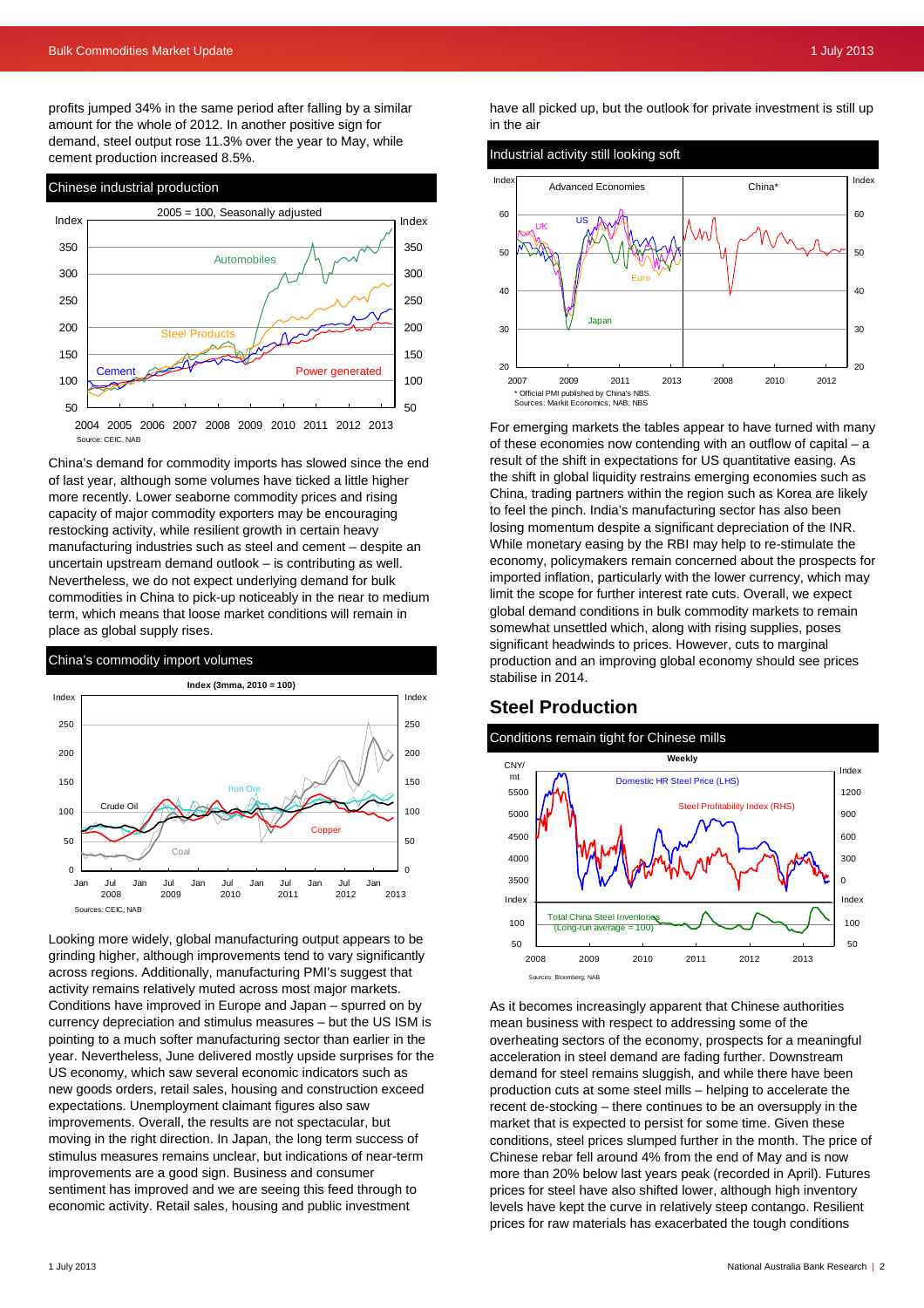facing steel producers, stifling profitability which will likely lead to further cuts to steel production. This is consistent with the steel PMI for May, which despite showing a slight improvement on the previous month is still suggesting a contraction in the industry.



Global steel production has eased over recent months in line with slowing steel production in China and overall sluggish (although gradually improving) industrial activity around the globe. Even in the US where confidence in the economy has been improving, the manufacturing ISM has now dipped below 50 indicating a contraction. On a more positive note, the US housing recovery looks to be on track, although new housing starts have dipped from their recent peak. Chinese steel production recorded a surprising pick up of 2% in May, following a 1% decline last month, continuing the trend of choppy production growth since last year. Looking through some of the volatility, trend production has continued to grow – albeit at a slowing pace – as mills attempt to maintain market share despite a slowing economy. However, data from the China Iron and Steel Association (CISA) for June indicates that mills were tentatively cutting production in the second half of May – partly through conducting plant maintenance and an environmental crackdown. According to CISA daily steel production in China was broadly unchanged at 2.1563 million tonnes in early June (up just 0.1%), following the declines recorded in mid and late May. CISA also report that finished steel stocks fell in early June to 12.867 million tonnes.



2007 2008 2009 2010 2011 2012 2013 2007 2008 2009 2010 2011 2012 Calculated as the 3month/3 month percentage change of seasonally adjusted steel output. Source: World Steel Association, NAB

## **Iron Ore**

Iron ore markets have experienced large fluctuations in recent weeks as competing factors gain prominence. Spot prices are currently around US\$116 per tonne (CFR, Tianjin), having ranged between US\$111-121 per tonne during June, and down from a peak of US\$159 per tonne recorded earlier in the year. After reaching a recent low of US\$110.4 in late May, prices

experienced a small rally as mills looked to re-enter the market to restock inventories, however after breaking through US\$120 per tonne, the rally came to an abrupt end after turmoil in Chinese financial markets ignited fears of an imminent financial crisis. Subsequent actions have helped to allay some of those fears, but the intention of policymakers to keep monetary conditions tight (to necessitate a structural improvement in the financial system) presents a significant risk of policy error.





As iron ore inventories remain quite low relative to current steel production rates, financial disruptions may have only brought a temporary halt to restocking activities. Certainly local governments have an incentive to keep steel production ticking over at a solid pace given the importance of steel mills to local labour markets. Furthermore, demand for seaborne iron ore is also continuing to receive support from a favourable price differential to domestic ore; iron ore imports rose 2% in May following a 4% rise in April. However, the current headwinds facing the global economy suggest that there will need to be some adjustment to steel production rates, while expectations of a boost to global iron ore supply in H2 2013 – likely lowering seaborne prices – creates an incentive to manage lower inventories (and tie up less funds).





China's apparent consumption of iron ore remains at elevated levels, but the growth momentum appears to have stalled. While tentative restocking of ore by Chinese mills may keep demand elevated, this may only partly offset a slowdown in demand for steel production as elevated steel inventories are run down first. Increases in both domestic ore production and imports implies that the Chinese consumption of iron ore rose almost 6% in May, but backing out the ore necessary for the volume of steel produced in the month – abstracting from changes to iron ore inventories and quality – implies an increase of just 0.8% in the month. In May, domestic ore production rose 2.8% and was 6½%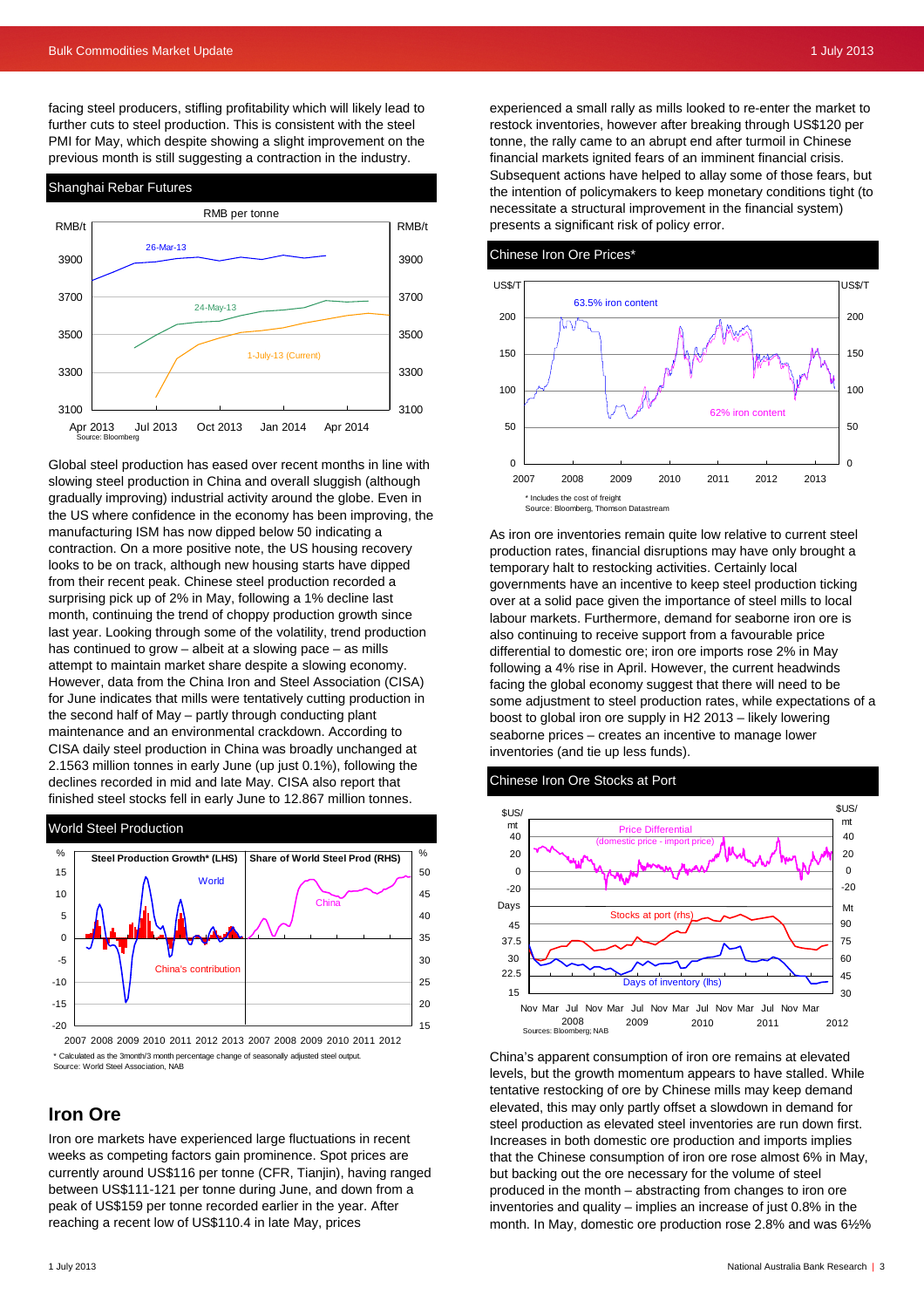above the average monthly production for 2012 (data seasonally adjusted by NAB).





\* Only imports data are available for January 2012 (but not fully adjusted for CNY). \*\* Based on pig iron production; accounts for declining domestic ore grades. Excludes changes in ore inventories. Source: CEI

Overall, the average price for iron ore (62%) is estimated to have been around US\$102 per tonne FOB for June, down from US\$117 in May. We expect prices to remain relatively range bound as tentative restocking activity is offset by sluggish downstream demand for steel and likely cutbacks to steel production. We are likely to see spot prices ease during the September quarter, which is traditionally a soft period for iron ore, but a seasonal rebound in the final quarter could still be on the cards – albeit more moderate than previous years due to the more benign economic environment in China which is expected to persist.

On the supply side, market conditions are expected to loosen considerably following the completion of new capacity by major iron ore exporters. In the latest quarterly report from Australia's Bureau of Resources and Energy Economics (BREE), iron ore exports from Australia were forecast to rise by 16% in both 2013 and 2014, driven largely by expansion undertaken by Australia's largest operators. Brazil's exports are expected to rise by a more modest 3% this year before picking up 10% in 2014. In contrast, BREE expects government bans on Indian mining to reduce exports further over the next two years, with India becoming a net importer in 2014. Overall, we expect to see new supply start to outstrip demand growth over the medium term which will see contract prices for iron ore average close to US\$100 during 2014 (less than BREE's forecast of US\$112 per tonne).



<sup>2003 2004 2005 2006 2007 2008 2009 2010 2011 2012 2013 2014 2015</sup> \* Spot price is calculated on an FOB basis by subtracting Port Dampier to Qingdao shipping rates from the cost and freight price. 62% Fe spot price is an estimate from published 63.5% price. \*\* Up to Q3 2011, based on formulation that quarterly contract price equals previous quarters average spot price, lagged one month (eg. DQ = Average(Jun-Aug spot price)). Estimated using spot from Q4 2011. Source: ABARE, Bloomberg, Thomson Datastream, NAB

## **Metallurgical Coal**

The same demand factors tend to drive both iron ore and coking coal given their primary use in the production of steel products. It is not surprising then that coking coal prices continued to come

under pressure in June. June also saw the commencement of negotiations for coking coal contract prices for the September quarter. It has been reported that Nippon Steel and BHP settled the Q3 contract price for premium coking coal at US\$145 per tonne (FoB), slightly below our expectation of US\$150 per tonne and 16% lower than the June quarter contract. The outcome from the negotiations can be seen in two lights. On the one hand, the difficult conditions facing the markets has seen reported quarterly contract prices plummet to their lowest ever levels (quarterly pricing commenced in 2010). Nevertheless, on a slightly more positive note, contract prices appear to have settled at a premium to prevailing spot prices.



Average spot prices for premium hard coking coal fell by 5½% in June, following a 6% decline in May and are now 25% below the peaks achieved in February. The current spot price of around US\$130 per tonne (FoB) for premium coking coal is well below the contract price set for the September quarter (10% below), suggesting prices could dip even lower later in the year if conditions in steel markets fail to turn around. With that said, conditions in the steel market are expected to remain subdued for some time, and with coal supply conditions improving, stockpiles of coking coal have remained high and should limit near-term demand for imports. China's coking coal imports fell in May, but have picked up by almost 70% since May of last year.



Metallurgical Coal Seaborne Supply (million tonnes per annum)

With prices continuing to fall, some higher cost coal producers are coming under considerable margin pressure. In response to the deteriorating conditions some producers have elected to scale down their higher cost operations. For example, Anglo American announced in June that they would be placing their Aquila coal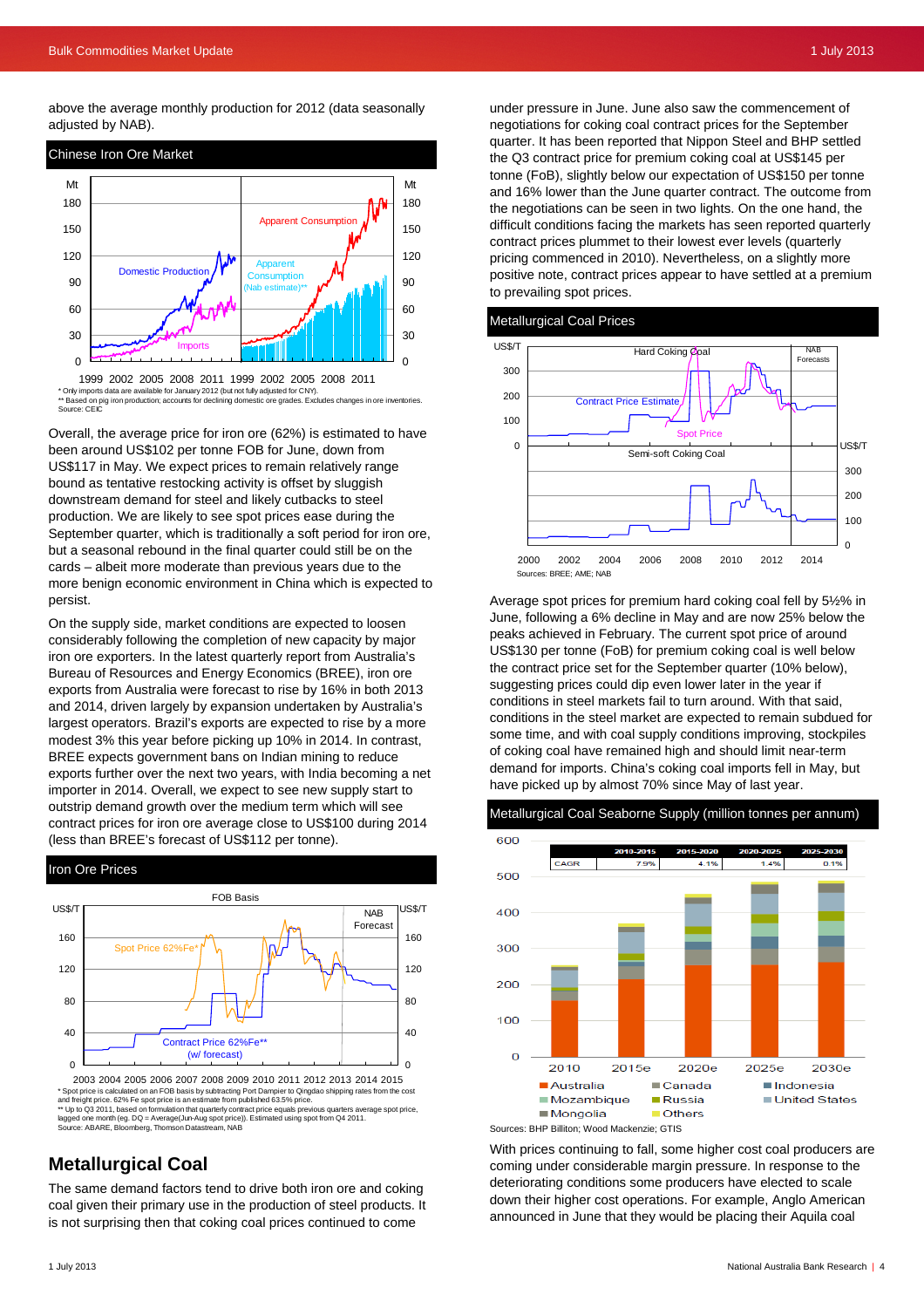mine in central Queensland into care and maintenance mode from July 30. Some industry estimates suggest that at current spot prices up to a quarter of global production capacity could be uneconomic. With spot prices now well below the Q2 benchmark, we are likely to see further capacity reductions that should help to stabilise prices going into 2014. Nevertheless, a lower AUD and successful cost cutting should help Australian coking coal producers maintain reasonable market share – although over a longer time horizon some market share will be lost to emerging producers in places like Mozambique (chart above). BREE are forecasting Australian coking coal export volumes to rise 6% in 2013 and 10% in 2014.

### **Thermal Coal**

#### Thermal Coal Prices



In line with other bulk commodities, prices for thermal coal have eased over the past month – largely unwinding the rally since late last year – with the global market remaining well supplied despite considerable margin squeeze. Persistently soft and slowing industrial activity in most major markets is contributing to the headwinds on energy demand. Growth in thermal power generation has remained muted, although there has been some improvement in recent months.

#### Thermal Coal Demand



In light of the soft conditions facing the market, spot prices for coal shipped from Newcastle dipped below US\$80 per tonne (FOB) in late June, the first time since November of last year. Spot prices at these levels are well below the contract price for the Japanese fiscal year, which were settled at US\$95 per tonne (FoB) earlier in the year. At these levels, industry estimates suggest that around a quarter of global production, and more than a third of Australian thermal coal production, is unprofitable. Even at the higher contract prices (around 30% of seaborne coal is sold on contract), around 20% of Australian production is expected to be running below cash costs. Higher cost production is being shut down in response to falling prices, while expansion plans are also being wound back, downsized or delayed.

Looking through the daily volatility, the average spot price of thermal coal shipped from Newcastle (FOB) fell by 4½% in June, following a moderate rise in average prices during the previous month. While current cost structures suggest that thermal coal prices are probably approaching their bottom, expectations for moderate economic growth to continue in China suggests that there is still very little upside to seaborne coal prices – despite seasonally stronger demand expected over summer. China's thermal power generation rose just 6% over the year to May, although this was an improvement from earlier in the year and utilities appear to be tentatively running down their coal stocks.

#### Coal inventory at Chinese utilities



The arbitrage window in China has remained favourable to coal imports, while nationwide safety inspections of coal mines in China will help to keep domestic production contained in the nearterm. Further out however, anticipated policy support to local producers could have a big impact on global markets *if implemented*. In particular, proposed bans on low quality coal imports – initially thought to be a positive for high quality exporters like Australia – could actually see some knock-on effects. For example, Indonesia currently exports around 50 million tonnes of low quality coal to China, which will need to find a new buyer outside of China. Although India would likely take up some of the slack, much of the volume may be diverted to places like Japan where buyers are considering the use of inferior coals to cut costs (reducing demand for Australian coal). At the same time, Chinese buyers may resort to low quality domestic supplies rather than boost demand for Australia's higher quality exports.

China's thermal coal arbitrage window



Sources: McCloskey; Bloomberg Industries

Regardless of any potential impact from Chinese policy, Japan's coal consumption may still see a pick up as the lower Yen encourages the pursuit of lower cost alternatives to oil and LNG, while recent government stimulus measures will also help to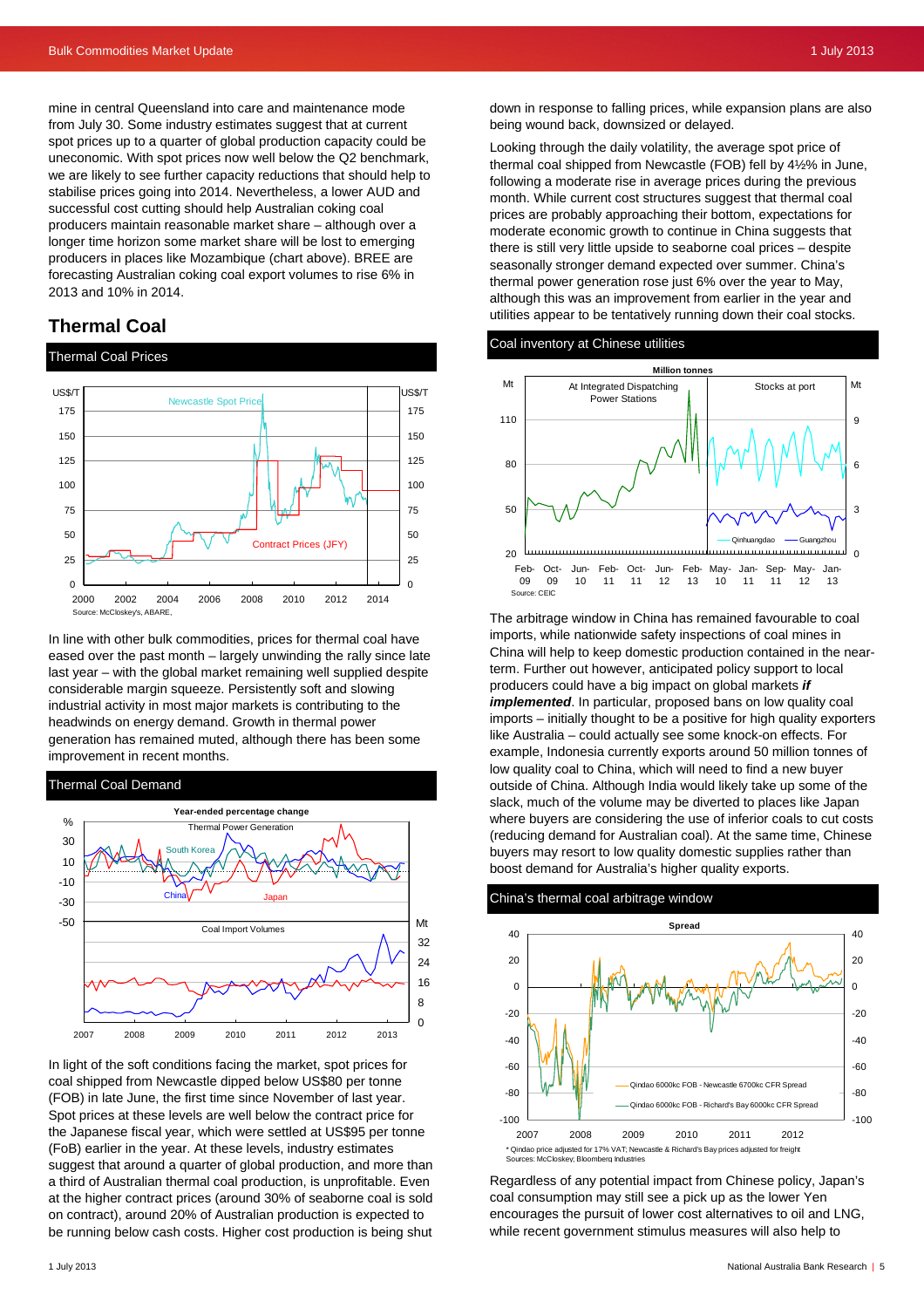bolster overall demand for energy – at least in the near to medium-term. The outlook for Indian thermal coal demand is also relatively bright, particularly over the longer term. In 2012, India's consumption of coal for power generation rose at its fastest pace in 31 years. However, we may see demand growth taper off over coming months as partial indicators are showing softer conditions in the Indian economy. Depreciation of the INR and signs of a good wet season (boosting hydro generation) also provide headwinds – although flooding may have the opposite impact. In their recent commodity outlook, BREE project India's coal imports to rise 12% in 2013 and 10% in 2014, highlighting its growing importance to the global market, although recent reforms to domestic gas prices potentially introduces another layer of uncertainty. India plans to add generation capacity of 88.54 gigawatt in the 5 years to end-<arch 2017, compared with almost 55 gigawatt in the previous 5 year period.

#### Japanese utilities may turn to coal as cheaper import option



### **Outlook**

We have revised our bulk commodity price forecasts lower in the near term to reflect both the slightly softer than expected prices during the June quarter and revisions to our global growth outlook – particularly cuts to our China and US forecasts. Although the risks to China's outlook stepped up to a new level following the recent financial disruptions, we are still reasonably confident that

Quarterly Contract Price Profile (\$US/T)

China's new leadership will continue to ensure that the economy ticks along at a solid pace in order to prevent the potential for social discontent. Nevertheless, authorities will need to address the overcapacity that has emerged in some sectors, which along with a cooling economy will have ramifications for bulk commodity markets. Similarly, steel producers and power utilities (not just in China) will be looking for ways to lower cost, such as greater use of lower quality coals. Expectations for improved growth in the rest of the world later in the year may help to support prices, although the effectiveness of Abenomics in Japan is still an uncertainty. While measures to date may see an end to deflation and a pick up in growth, unresolved structural problems are likely to limit growth in Japan over the long-term.

On the supply side, expectations are for export quantities, especially from Australia, to pick up strongly over the next two years. This is likely to keep the market balance loose and bulk commodity prices broadly at (or below) current levels. Iron ore prices are expected to ease from current levels as new supply outstrips modest increases in steel production growth compared to last year. Prices may see some near-term support as stocks are rebuilt and concerns over the 'credit crunch' abate, but steel makers are still facing difficult conditions which could prompt them to hold less quantities of ore.

Prices of coking coal will also continue to feel the strain from a soft steel market, although with miner's margins coming under pressure and coal supplies starting to respond, spot prices may be approaching their bottom. Thermal coal markets are expected to gradually become more balanced in 2014 as buyers look to cheaper alternatives to LNG and oil and US coal exports slow. There is also likely to be a supply response to current thermal coal prices, although lower currencies for coal producing countries will help to keep more supply viable. Chinese policy changes are a big uncertainty facing the market, particularly those relating to bans on lower quality coals. Over the longer term however, shifts towards alternative energy sources (including caps on Chinese coal consumption) will likely limit potential price gains.

#### james.glenn@nab.com.au rob.brooker@nab.com.au

| $\alpha$ and $\beta$ being and the product of $\beta$ |                    |           |        |        |        |        |          |        |        |
|-------------------------------------------------------|--------------------|-----------|--------|--------|--------|--------|----------|--------|--------|
|                                                       | Actual<br>$Mar-13$ | Forecasts |        |        |        |        |          |        |        |
|                                                       |                    | $Jun-13$  | Sep-13 | Dec-13 | Mar-14 | Jun-14 | $Sep-14$ | Dec-14 | Mar-15 |
| Iron Ore*                                             | 127                | 123       | 113    | 106    | 105    | 103    | 100      | 100    | 100    |
| <b>Hard Coking Coal</b>                               | 165                | 172       | 145    | 145    | 155    | 160    | 160      | 160    | 160    |
| Semi-soft Coking Coal                                 | 116                | 121       | 100    | 95     | 105    | 105    | 105      | 105    | 105    |
| <b>Thermal Coal</b>                                   | 115                | 95        | 95     | 95     | 95     | 95     | 95       | 95     | 95     |
| C <sub>OM</sub> ron: NAP                              |                    |           |        |        |        |        |          |        |        |

Source: NAB

\* Calculated using weighted average of quarterly lag formulation and spot prices. Weights reflect industry information on ongoing composition changes to the contract porfolios of major Australian miners.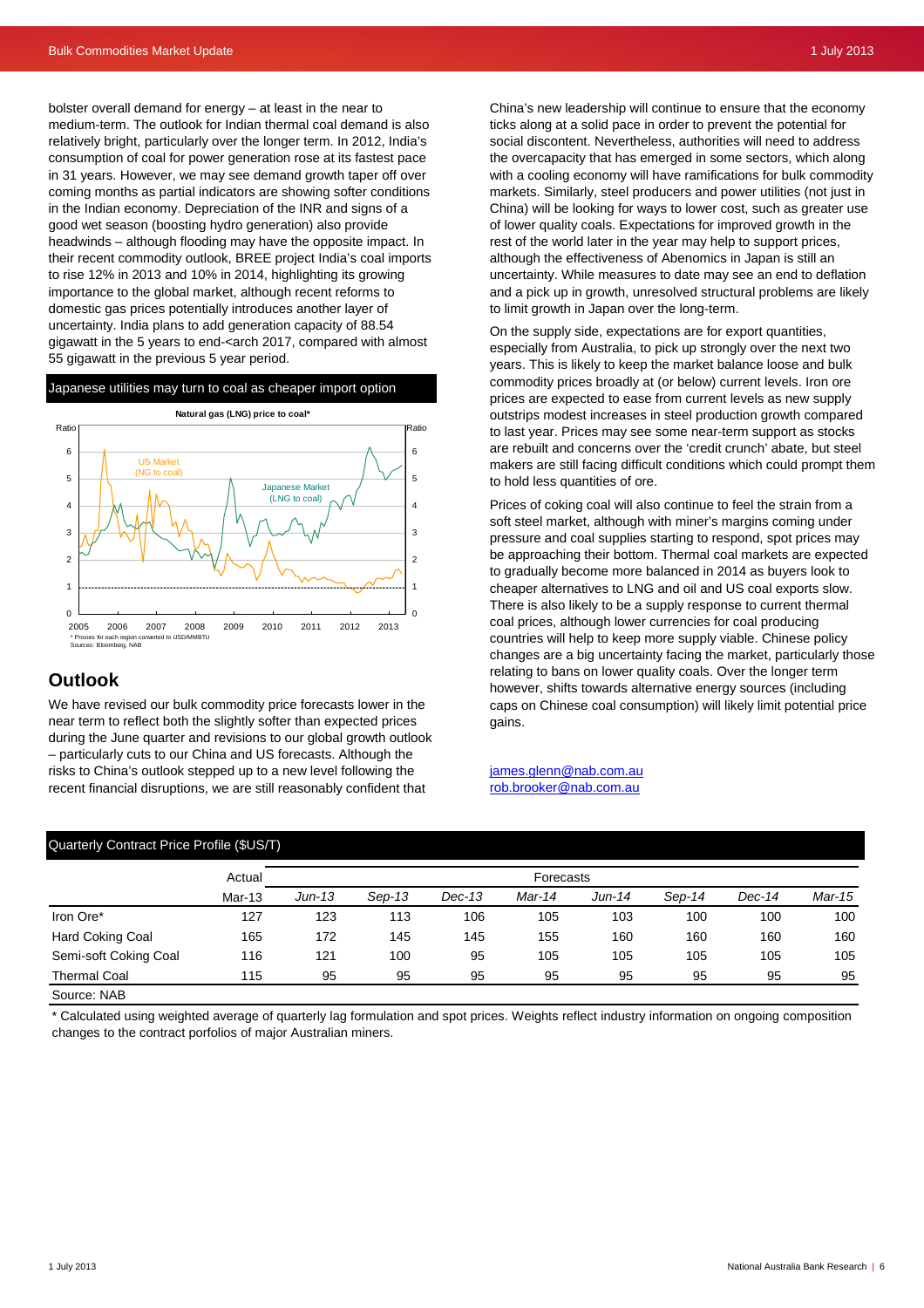## **Global Markets Research**

Peter Jolly Global Head of Research +61 2 9237 1406

## **Australia**

**Economics** 

Rob Henderson Chief Economist, Markets +61 2 9237 1836

Spiros Papadopoulos Senior Economist +61 3 8641 0978

David de Garis Senior Economist +61 3 8641 3045

## **FX Strategy**

Ray Attrill Global Co-Head of FX Strategy +61 2 9237 1848

Emma Lawson Senior Currency Strategist +61 2 9237 8154

#### **Interest Rate Strategy**

Skye Masters Head of Interest Rate Strategy +61 2 9295 1196

Rodrigo Catril Interest Rate Strategist +61 2 9293 7109

#### **Credit Research**

Michael Bush Head of Credit Research +61 3 8641 0575

Ken Hanton Senior Credit Analyst +61 2 9237 1405

#### **Equities**

Peter Cashmore Senior Real Estate Equity Analyst +61 2 9237 8156

Jenny Khamphet Senior Real Estate Equity Analyst +61 2 9237 9538

## **New Zealand**

Stephen Toplis Head of Research, NZ +64 4 474 6905

Craig Ebert Senior Economist +64 4 474 6799

Doug Steel Markets Economist +64 4 474 6923

Mike Jones Currency Strategist +64 4 924 7652

Kymberly Martin **Strategist** +64 4 924 7654

## **UK/Europe**

Nick Parsons Head of Research, UK/Europe, and Global Co-Head of FX Strategy + 44 207 710 2993

Gavin Friend Markets Strategist +44 207 710 2155

Tom Vosa Head of Market Economics +44 207 710 1573

Derek Allassani Research Production Manager +44 207 710 1532

## **Group Economics**

Alan Oster Group Chief Economist +61 3 8634 2927

Tom Taylor Head of Economics, International +61 3 8634 1883

Rob Brooker Head of Australian Economics +61 3 8634 1663

Alexandra Knight Economist – Australia +(61 3) 9208 8035

Michael Creed Economist – Agribusiness +(61 3) 8634 3470

Dean Pearson Head of Industry Analysis +(61 3) 8634 2331

Robert De Iure Senior Economist – Property +(61 3) 8634 4611

Brien McDonald Economist – Industry Analysis +(61 3) 8634 3837

Gerard Burg Economist – Industry Analysis +(61 3) 8634 2778

John Sharma Economist – Sovereign Risk +(61 3) 8634 4514

James Glenn Economist – Asia +(61 3) 9208 8129

Tony Kelly Economist – International +(61 3) 9208 5049

*This document has been prepared by National Australia Bank Limited ABN 12 004 044 937 AFSL 230686 ("NAB"). Any advice contained in this document has been prepared*  without taking into account your objectives, financial situation or needs. Before acting on any advice in this document, NAB recommends that you consider whether the advice is appropriate for your circumstances. NAB recommends that you obtain and consider the relevant Product Disclosure Statement or other disclosure document, before *making any decision about a product including whether to acquire or to continue to hold it.*